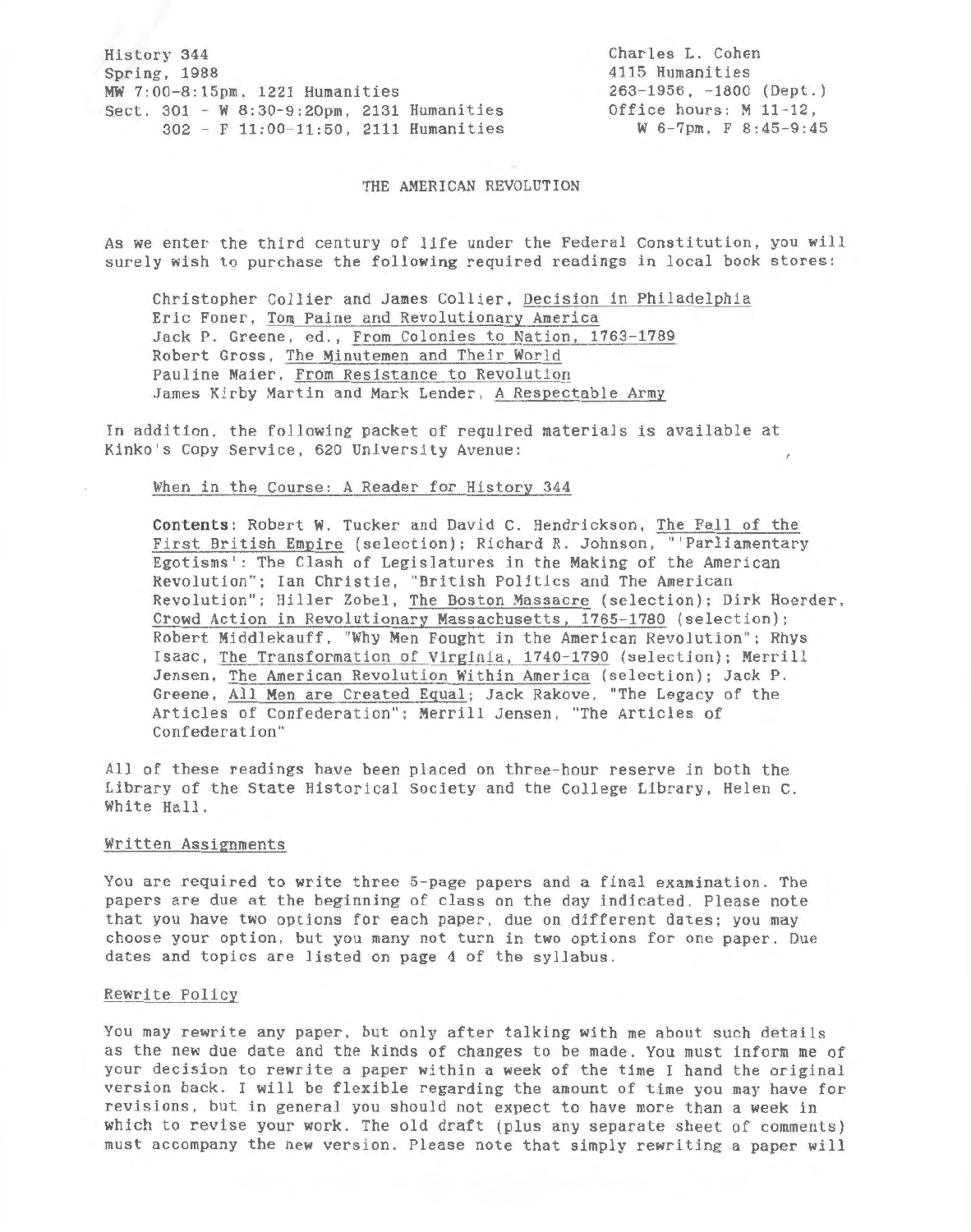not in itself guarantee a higher grade; you must substantially improve the essay, following my comments to be sure, but initiating some changes on your own.

# Grading

Simplicity itself. Each paper, the final exam, and class participation count 20% of the final grade. Class discussion will be evaluated on a combination of attendance and quality (which is not identical to quantity).

- Date Lecture Program and Assignments
- Jan. 20 His Majesty's Empire Surveyed
	- 25 Seats of Power: the British Government
	- 27 The Rising Colonies

Reading: Tucker and Hendrickson, FALL OF THE FIRST BRITISH EMPIRE, 106- 86; Johnson, "Parliamentary Egotisms"; Christie, "British Politics"

- Feb. 1 Ties that (Loosely) Bind: the Imperial Relationship to 1763
	- 3 Ideologies of Resistance

Reading: Greene, COLONIES, docs. 13A, 15A, 15D F, 16B, 22A, 24A, 28A

8 The Genesis of Imperial Reorganization

First Paper Due - Option 1

10 The Colonies Stamped

Reading: Maier, RESISTANCE TO REVOLUTION, 3- 157; Zobel, BOSTON MASSACRE, 24- 47; Hoerder, CROWD ACTION, 85- 118

- 15 Townshend's Folly
- 17 A Watchful Respite

Reading: Greene, COLONIES, 5, 6C, 7E, 8, 13B, 14C, 18

22 The Final Crisis Brews

First Paper Due - Option 2

24 The Colonies Mobilize

Reading: Foner, TOM PAINE, 1-106; Gross, MINUTEMEN, 3-132

29 The Revolutionary Coalition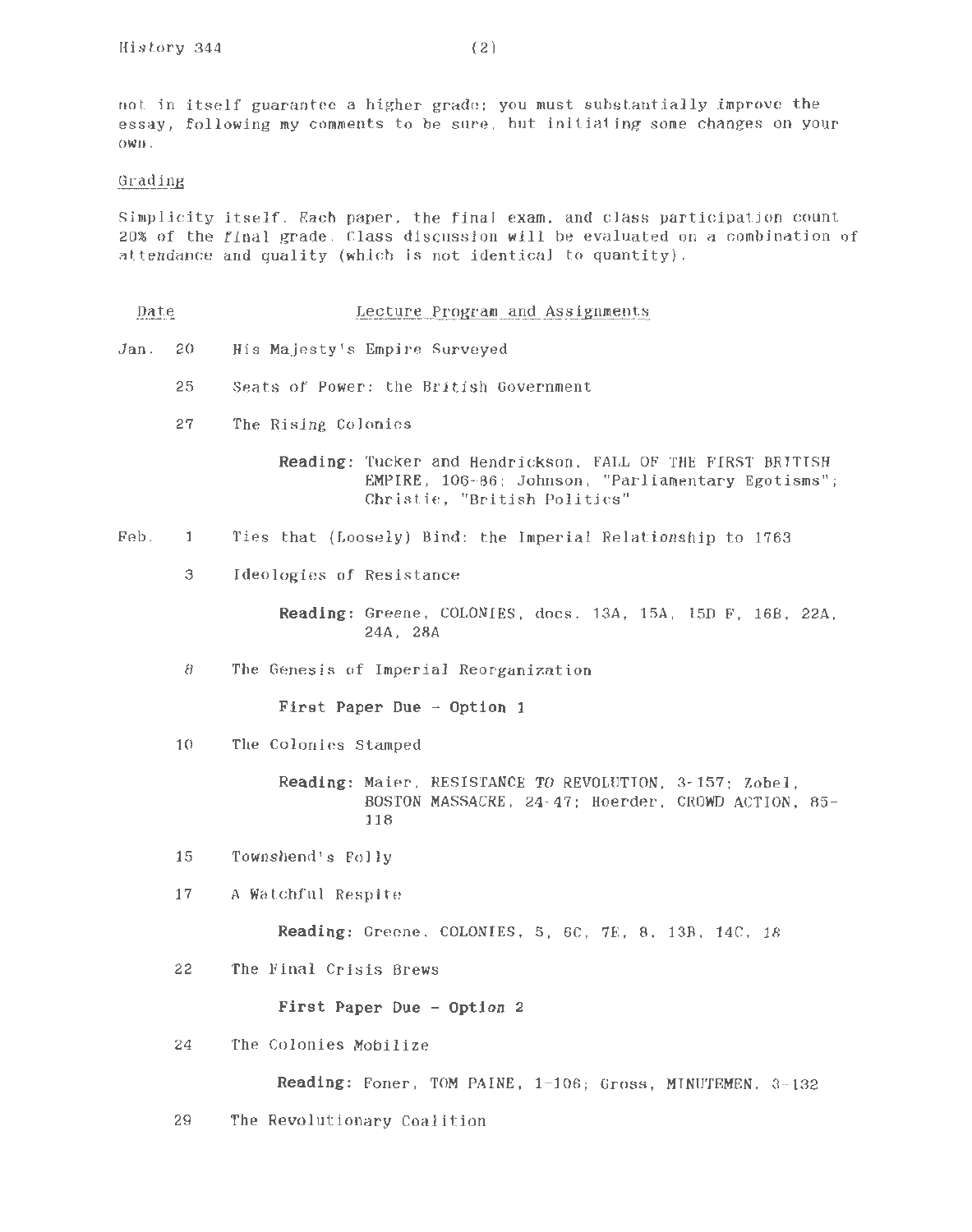| Date |        | Lecture Program and Assignments                                                                                                                 |
|------|--------|-------------------------------------------------------------------------------------------------------------------------------------------------|
| Маг. | $^{2}$ | Deliberating Independence                                                                                                                       |
|      |        | Reading: Greene, COLONIES, 24B-C, 25B, 32; Maier, RESISTANCE<br>TO REBELLION, 161-296                                                           |
|      | 7.     | Howe Now Brown Cow: the War for Independence, 1776-77                                                                                           |
|      |        | Second Paper Due - Option 1                                                                                                                     |
|      | 9      | The World Turned Upside Down: the War for Independence, 1778-1781                                                                               |
|      |        | Discussion: Mapping the Revolution - Michael Edmonds                                                                                            |
|      | 14     | VACATION -                                                                                                                                      |
|      | 16     | TAKE A REAL WHIG TO FORT LAUDERDALE                                                                                                             |
|      | 21     | Fighting a Revolutionary War                                                                                                                    |
|      | 23     | Weapons and Tactics - James Watson, guest lecturer                                                                                              |
|      |        | Reading: Martin and Lender, A RESPECTABLE ARMY; Middlekauff.<br>"Why Men Fought"                                                                |
|      | 28     | An Empire Dissolving in Cartoons - slide presentation                                                                                           |
|      |        | Second Paper Due - Option 2                                                                                                                     |
|      | 30     | Poor Congress                                                                                                                                   |
|      |        | Reading: Foner, TOM PAINE, 107 270 [Note: Friday section will<br>be rescheduled]                                                                |
| Apr. | 4      | American Society: (R)evolutionary Changes                                                                                                       |
|      | 6      | American Society: Revolution for Whom?                                                                                                          |
|      |        | Reading: Gross, MINUTEMEN, 133.91; Isaac, TRANSFORMATION,<br>271-322; Jensen, AMERICAN REVOLUTION, 51-108;<br>Greene, ALL MEN ARE CREATED EQUAL |
|      | 11     | Republicanism                                                                                                                                   |
|      |        | Third Paper Due - Option 1                                                                                                                      |
|      | 13.    | Constituting the States                                                                                                                         |
|      |        | Reading: Greene, COLONIES, 30B, 33-37                                                                                                           |
|      | 18     | The Confederation at Work                                                                                                                       |
|      |        | Third Paper Due - Option 2                                                                                                                      |
|      | 20     | A Nation at Risk?                                                                                                                               |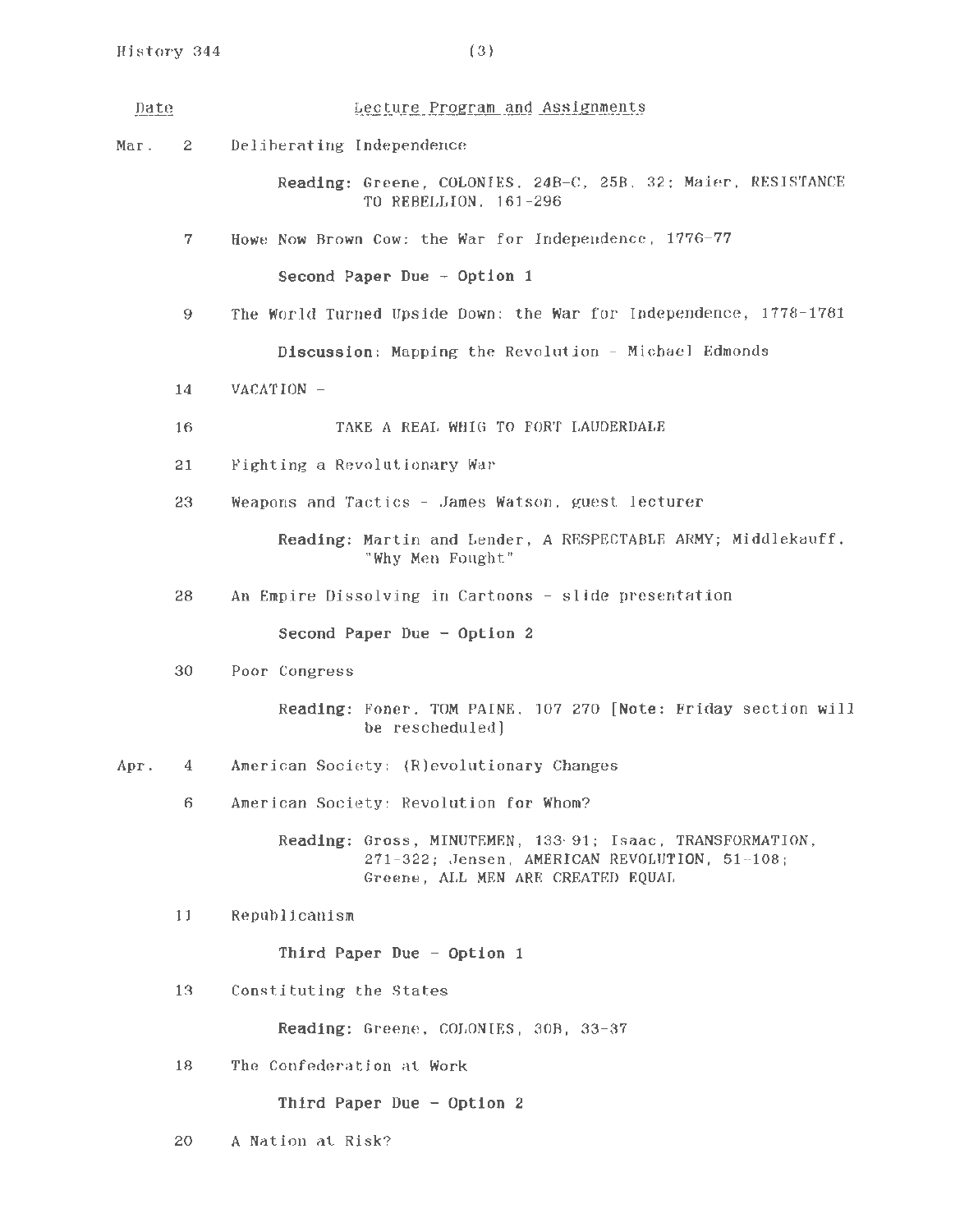# Lecture Program and Assignments Date Reading: Greene, COLONIES, 47, 56; Rakove, "Legacy"; Jensen, "Articles of Confederation" 25 The Constitutional Convention 27 The Second American Constitution Reading: Collier and Collier, DECISION IN PHILADELPHIA, 3- 248; Greene, COLONIES, 57A-B, 58 May 2 Ratifying the Constitution - Richard Leffler 4 The American Revolution Considered Reading: Collier and Collier, DECISION, 249-273; Greene, COLONIES, 59-60, 62 TBA Final Examination

Paper Topics

# Paper 1

- Option 1 Due Feb. 8. According to the colonists' rhetoric, why did Americans resist the British imperial program?
- Option 2 -Due Feb. 22. How *did* the British and American understandings of the imperial constitution differ?

# Paper 2

- Option 1 -Due Mar. 7. Discuss the leadership of the patriot resistance movement and their importance in bringing about anti-British agitation. Who were they, what did they want, and to what degree did they direct the activities of their followers?
- Option 2 Due Mar. 28. Assess the accomplishments of the American armed forces during the War for Independence. Who made up the American military, and what did they achieve?

## Paper 3

- Option  $1$  Due April 11. What was the single most "revolutionary" change in American society brought about by the events of the 1760s-1780s?
- Option 2 Due April 18. Discuss the proposition that the Revolution democratized American life.